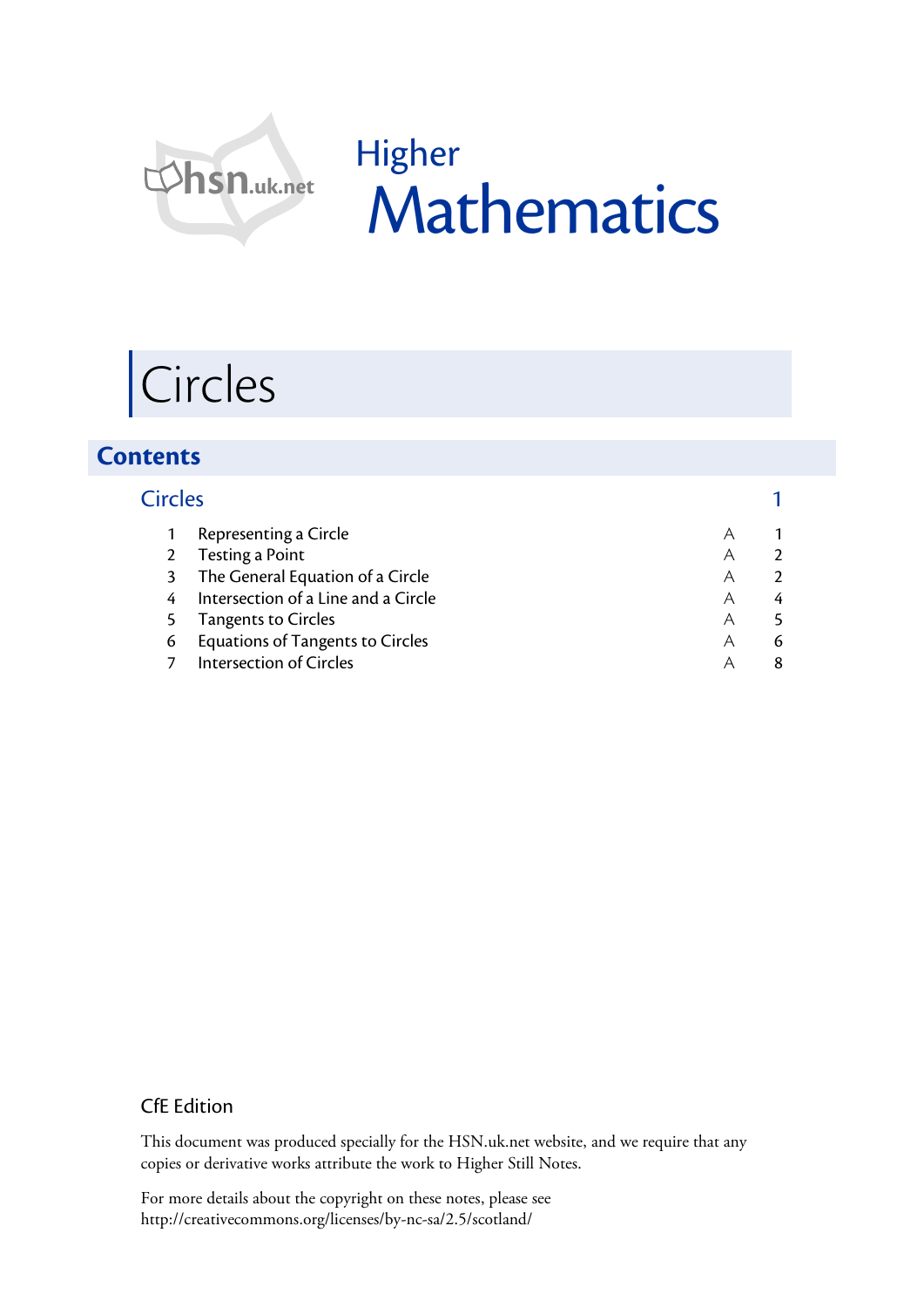## Circles

## **1 Representing a Circle** A

The equation of a circle with centre  $(a, b)$  and radius *r* units is:

$$
(x-a)^2 + (y-b)^2 = r^2.
$$

This is given in the exam.

For example, the circle with centre  $(2, -1)$  and radius 4 units has equation:

$$
(x-2)^{2} + (y+1)^{2} = 4^{2}
$$

$$
(x-2)^{2} + (y+1)^{2} = 16.
$$

Note that the equation of a circle with centre  $(0, 0)$  is of the form  $x^2 + y^2 = r^2$ , where *r* is the radius of the circle.

#### **EXAMPLES**

1. Find the equation of the circle with centre  $(1, -3)$  and radius  $\sqrt{3}$  units.

$$
(x-a)^2 + (y-b)^2 = r^2
$$
  
\n
$$
(x-1)^2 + (y-(-3))^2 = (\sqrt{3})^2
$$
  
\n
$$
(x-1)^2 + (y+3)^2 = 3.
$$

2. A is the point  $(-3,1)$  and  $B(5,3)$ .

Find the equation of the circle which has AB as a diameter.

The centre of the circle is the midpoint of AB;

C = midpoint<sub>AB</sub> = 
$$
\left(\frac{5-3}{2}, \frac{3+1}{2}\right)
$$
 = (1,2).

The radius *r* is the distance between A and C:

$$
r2 = (1 - (-3))2 + (2 - 1)2
$$
  
= 4<sup>2</sup> + 1<sup>2</sup>  
= 17.

So the equation of the circle is  $(x-1)^2 + (y-2)^2 = 17$ .

**Note**

You could also use the distance between B and C, or halve the distance between A and B.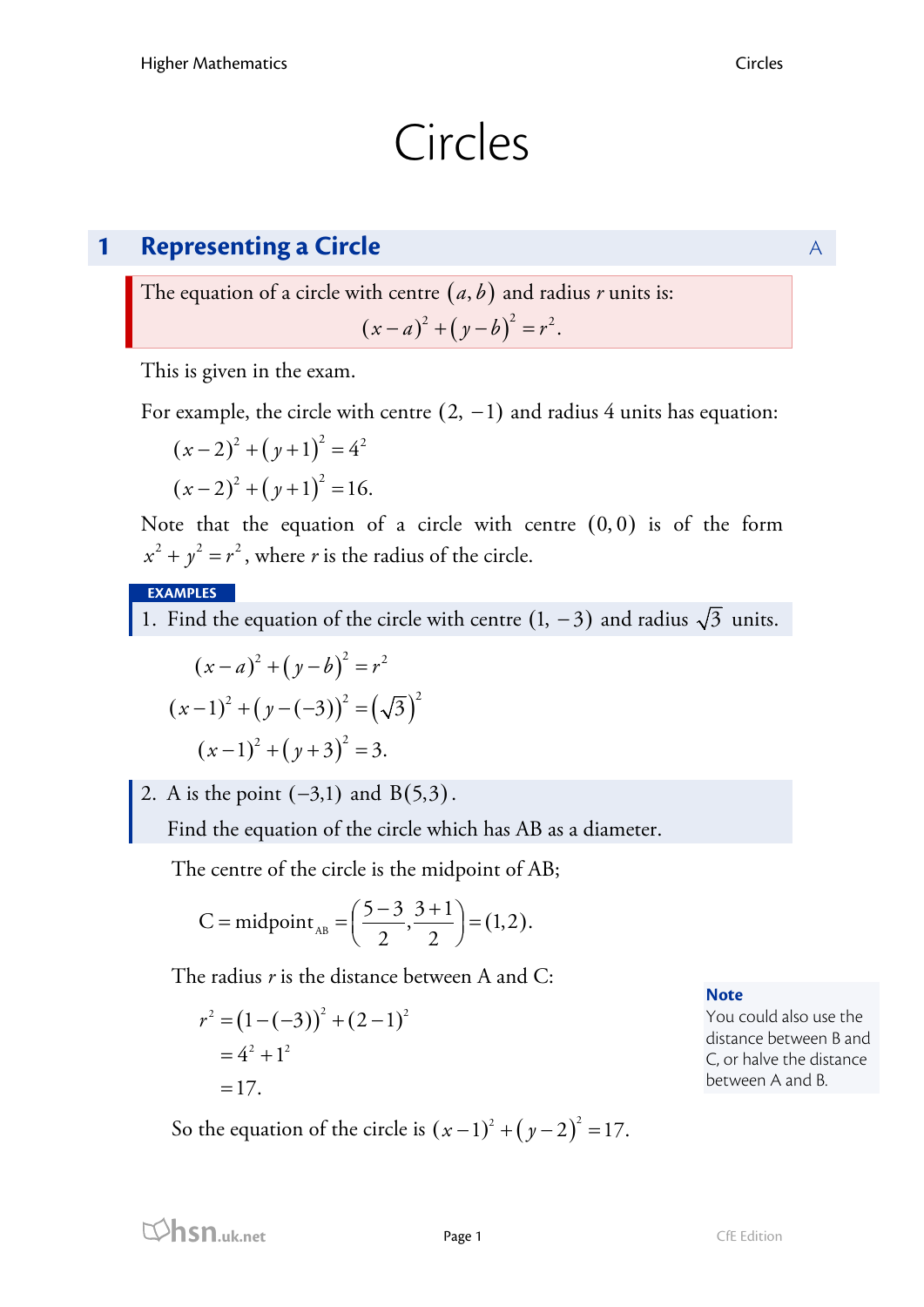Given a circle with centre  $(a, b)$  and radius *r* units, we can determine whether a point  $(p,q)$  lies within, outwith or on the circumference using the following rules:

 $(p - a)^2 + (q - b)$  $(p - a)^2 + (q - b)$  $(p - a)^2 + (q - b)^2$  $(a-a)^2 + (q-b)^2 < r^2 \Leftrightarrow$  $(a-a)^2 + (q-b)^2 = r^2 \Leftrightarrow$  $(a-a)^2 + (q-b)^2 > r^2 \Leftrightarrow$  $^{2}$   $(a-h)^{2}$   $\sim$   $n^{2}$  $^{2}$   $(a-h)^{2}$   $=$   $a^{2}$  $^{2}$   $($  a  $h)^{2}$   $\sim$   $n^{2}$  $\Leftrightarrow$  the point lies within the circle  $\Rightarrow$  the point lies on the circumference of the circle  $\Leftrightarrow$  the point lies outwith the circle.  $(p-a)^2 + (q-b)^2 < r$  $(p-a)^{2}+(q-b)^{2}=r$  $p-a)^{2}+(q-b)^{2}>r$ 

#### **EXAMPLE**

A circle has the equation  $(x-2)^2 + (y+5)^2 = 29$ .

Determine whether the points  $(2,1)$ ,  $(7, -3)$  and  $(3, -4)$  lie within, outwith or on the circumference of the circle.

| Point $(2,1)$ :        | Point $(7, -3)$ :       | Point $(3, -4)$ :     |
|------------------------|-------------------------|-----------------------|
| $(x-2)^{2}+(y+3)^{2}$  | $(x-2)^2 + (y+3)^2$     | $(x-2)^{2}+(y+3)^{2}$ |
| $=(2-2)^{2}+(1+5)^{2}$ | $=(7-2)^{2}+(-3+5)^{2}$ | $=(3-2)^2+(-4+5)^2$   |
| $= 0^2 + 6^2$          | $= 5^2 + 2^2$           | $=1^2+1^2$            |
| $= 36 > 29$            | $= 29$                  | $= 2 < 29$            |

So outwith the circle. So on the circumference. So within the circle.

## **3 The General Equation of a Circle** A A A A A

The equation of any circle can be written in the form

$$
x^2 + y^2 + 2gx + 2fy + c = 0
$$

where the centre is  $(-g, -f)$  and the radius is  $\sqrt{g^2 + f^2 - c}$  units.

This is given in the exam.

Note that the above equation only represents a circle if  $g^2 + f^2 - c > 0$ , since:

- if  $g^2 + f^2 c < 0$  then we cannot obtain a real value for the radius, since we would have to square root a negative;
- if  $g^2 + f^2 c = 0$  then the radius is zero the equation represents a point rather than a circle.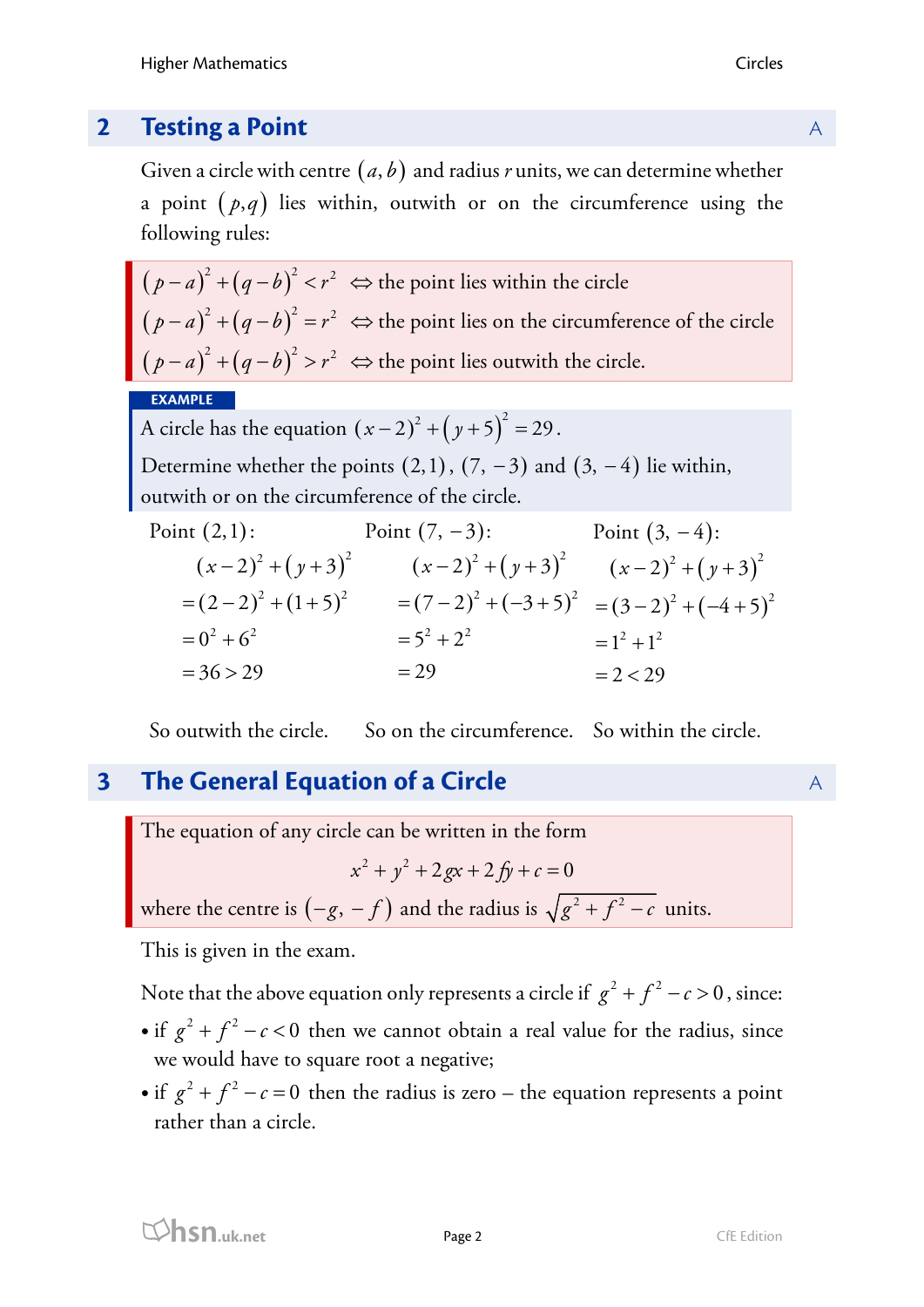#### **EXAMPLE**

- 1. Find the radius and centre of the circle with equation  $x^2 + y^2 + 4x - 8y + 7 = 0$ . Comparing with  $x^2 + y^2 + 2gx + 2fy + c = 0$ :  $2g = 4$  so  $g = 2$  Centre is  $(-g, -f)$  Radius is  $\sqrt{g^2 + f^2 - a^2}$  $2f = -8$  so  $f = -4$  $c=7$  $(-2, 4)$  $= (-2, 4)$ <br>=  $\sqrt{2^2 + (-4)^2 - 7}$  $=\sqrt{4+16-7}$  $=\sqrt{13}$  units.
- 2. Find the radius and centre of the circle with equation  $2x^{2} + 2y^{2} - 6x + 10y - 2 = 0$ .

The equation must be in the form  $x^2 + y^2 + 2gx + 2fy + c = 0$ , so divide each term by 2:

$$
x^{2} + y^{2} - 3x + 5y - 1 = 0
$$
  
Now compare with  $x^{2} + y^{2} + 2gx + 2fy + c = 0$ :  
 $2g = -3$  so  $g = -\frac{3}{2}$  Centre is  $(-g, -f)$  Radius is  $\sqrt{g^{2} + f^{2} - c}$   
 $2f = 5$  so  $f = \frac{5}{2}$   $= (\frac{3}{2}, -\frac{5}{2})$   $= \sqrt{(-\frac{3}{2})^{2} + (\frac{5}{2})^{2} + 1}$   
 $= \sqrt{\frac{9}{4} + \frac{25}{4} + \frac{4}{4}}$   
 $= \sqrt{\frac{38}{4}}$   
 $= \frac{\sqrt{38}}{2}$  units.

3. Explain why  $x^2 + y^2 + 4x - 8y + 29 = 0$  is not the equation of a circle. Comparing with  $x^2 + y^2 + 2gx + 2fy + c = 0$ :  $2g = 4$  so  $g = 2$  $2f = -8$  so  $f = -4$  $c = 29$  $g^2 + f^2 - c = 2^2 + (-4)^2 - 29$  $=-9 < 0.$ 

The equation does not represent a circle since  $g^2 + f^2 - c > 0$  is not satisfied.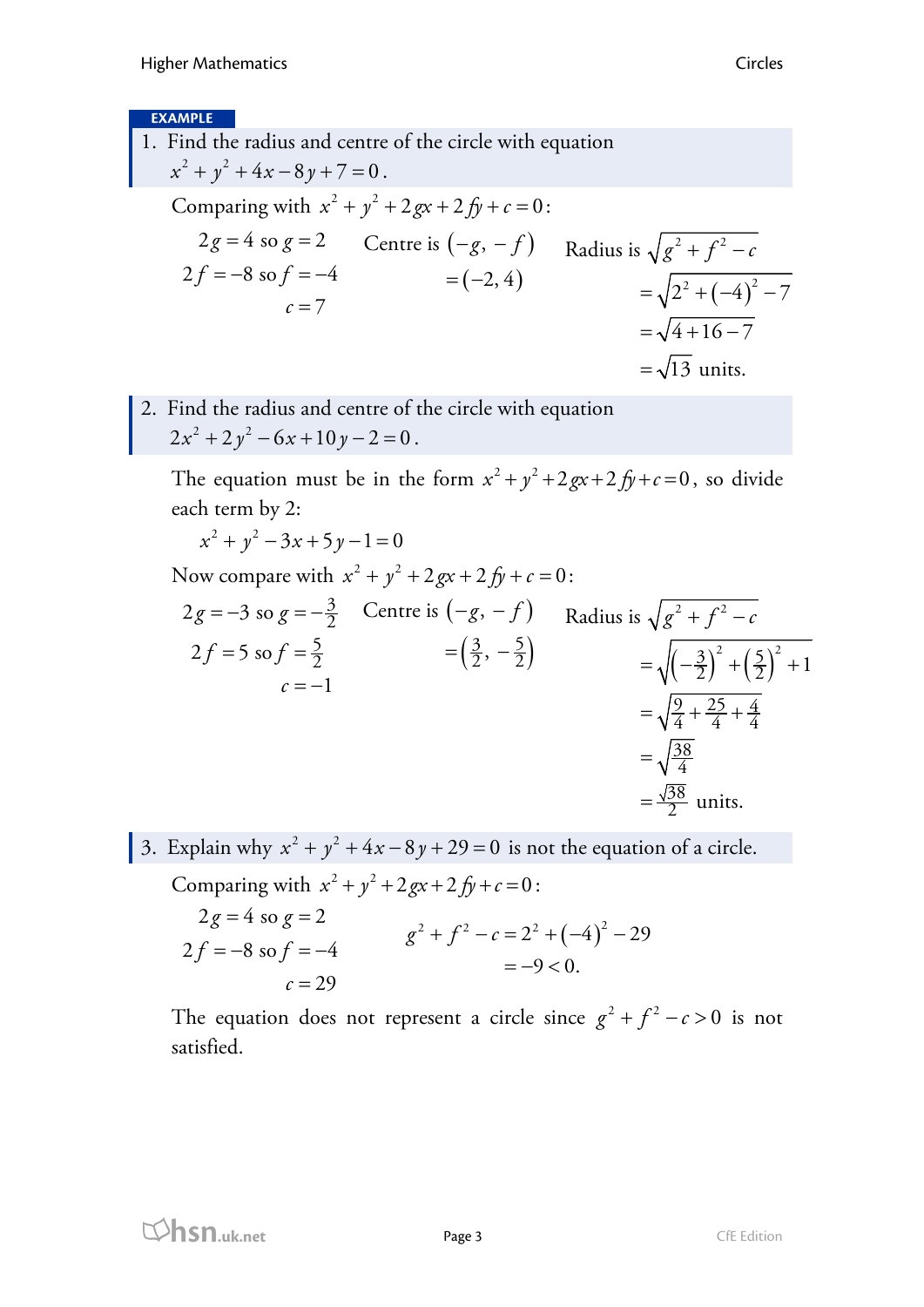4. For which values of *k* does  $x^2 + y^2 - 2kx - 4y + k^2 + k - 4 = 0$  represent a circle?

Comparing with  $x^2 + y^2 + 2gx + 2fy + c = 0$ :  $c = k^2 + k - 4.$  $2g = -2k$  so  $g = -k$  $2f = -4$  so  $f = -2$ To represent a circle,  $k^2+4-(k^2+k-4)>0$  $g^2 + f^2 - c > 0$  $-k+8 > 0$  $k < 8$ .

## **4 Intersection of a Line and a Circle A A A**

A straight line and circle can have two, one or no points of intersection:



If a line and a circle only touch at one point, then the line is a **tangent** to the circle at that point.

To find out how many times a line and circle meet, we can use substitution.

#### **EXAMPLES**

1. Find the points where the line with equation  $y = 3x$  intersects the circle with equation  $x^2 + y^2 = 20$ .

| $x^2 + y^2 = 20$                          |                                         |                           |
|-------------------------------------------|-----------------------------------------|---------------------------|
| $x^2 + (3x)^2 = 20$                       |                                         | <b>Remember</b>           |
| $x^2 + 9x^2 = 20$                         |                                         | $(ab)^{m} = a^{m}b^{m}$ . |
| $10x^2 = 20$                              |                                         |                           |
| $x^2 = 2$                                 |                                         |                           |
| $x=\pm\sqrt{2}$                           |                                         |                           |
| $x=\sqrt{2}$                              | $x=-\sqrt{2}$                           |                           |
| $\Rightarrow y = 3(\sqrt{2}) = 3\sqrt{2}$ | $\Rightarrow y=3(-\sqrt{2})=-3\sqrt{2}$ |                           |
|                                           | $\qquad \qquad \overline{\qquad}$       |                           |

So the circle and the line meet at  $(\sqrt{2}, 3\sqrt{2})$  and  $(-\sqrt{2}, -3\sqrt{2})$ .

**hsn.uk.net** Page 4 CfE Edition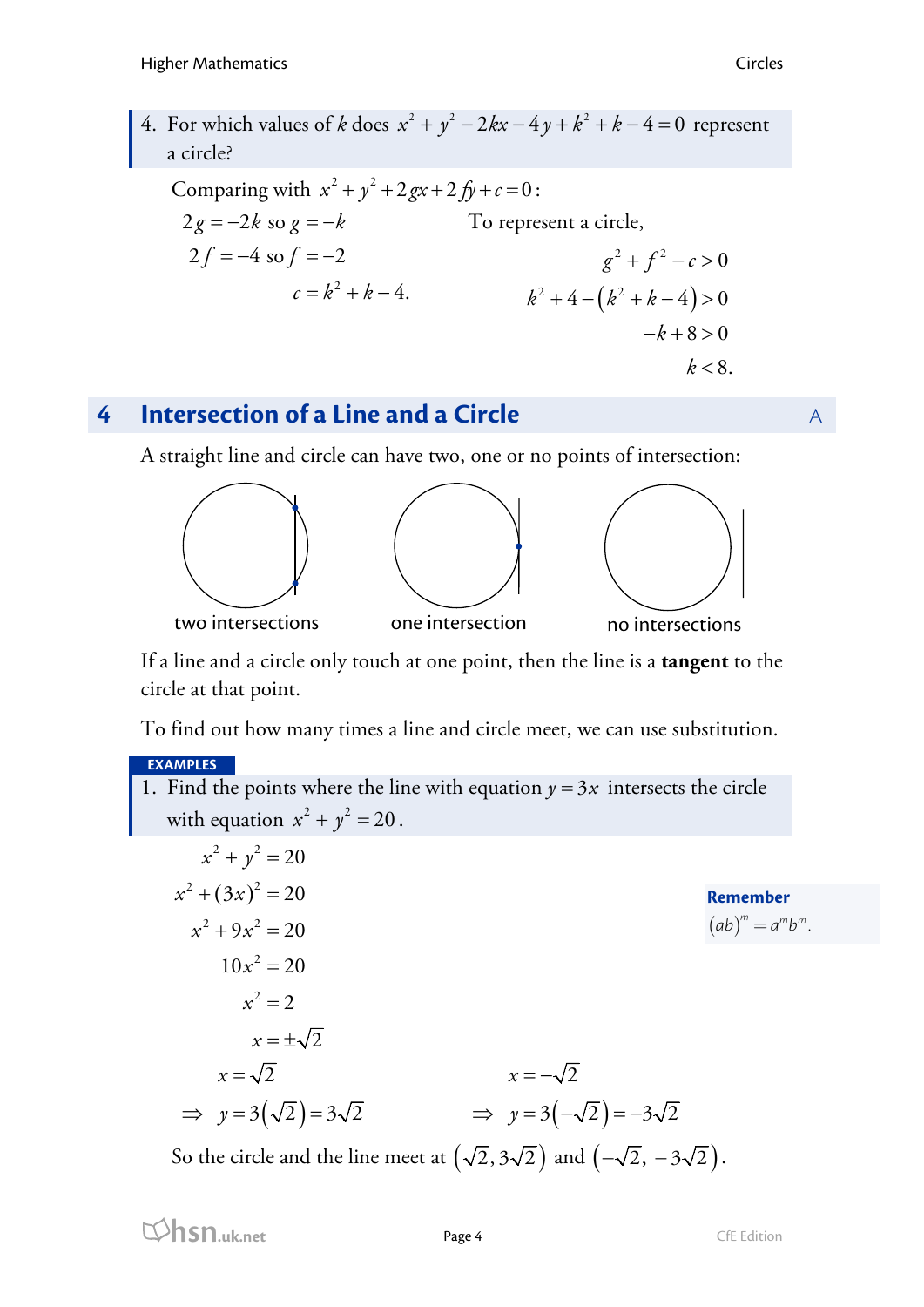2. Find the points where the line with equation  $y = 2x + 6$  and circle with equation  $x^2 + y^2 + 2x + 2y - 8 = 0$  intersect.

Substitute  $y = 2x + 6$  into the equation of the circle:

$$
x^{2} + (2x + 6)^{2} + 2x + 2(2x + 6) - 8 = 0
$$
  
\n
$$
x^{2} + (2x + 6)(2x + 6) + 2x + 4x + 12 - 8 = 0
$$
  
\n
$$
x^{2} + 4x^{2} + 24x + 36 + 2x + 4x + 12 - 8 = 0
$$
  
\n
$$
5x^{2} + 30x + 40 = 0
$$
  
\n
$$
5(x^{2} + 6x + 8) = 0
$$
  
\n
$$
(x + 2)(x + 4) = 0
$$
  
\n
$$
x + 2 = 0
$$
  
\n
$$
x = -2
$$
  
\n
$$
x = -4
$$
  
\n
$$
\Rightarrow y = 2(-2) + 6 = 2
$$
  
\n
$$
\Rightarrow y = 2(-4) + 6 = -2.
$$

So the line and circle meet at  $(-2, 2)$  and  $(-4, -2)$ .

### **5 Tangents to Circles** A

As we have seen, a line is a tangent if it intersects the circle at only one point.

To show that a line is a tangent to a circle, the equation of the line can be substituted into the equation of the circle, and solved – there should only be one solution.

#### **EXAMPLE**

Show that the line with equation  $x + y = 4$  is a tangent to the circle with equation  $x^2 + y^2 + 6x + 2y - 22 = 0$ .

Substitute *y* using the equation of the straight line:

$$
x^{2} + y^{2} + 6x + 2y - 22 = 0
$$
  
\n
$$
x^{2} + (4 - x)^{2} + 6x + 2(4 - x) - 22 = 0
$$
  
\n
$$
x^{2} + (4 - x)(4 - x) + 6x + 2(4 - x) - 22 = 0
$$
  
\n
$$
x^{2} + 16 - 8x + x^{2} + 6x + 8 - 2x - 22 = 0
$$
  
\n
$$
2x^{2} - 4x + 2 = 0
$$
  
\n
$$
2(x^{2} - 2x + 1) = 0
$$
  
\n
$$
x^{2} - 2x + 1 = 0.
$$

**html**<br> **hsn.uk.net** Page 5 CfE Edition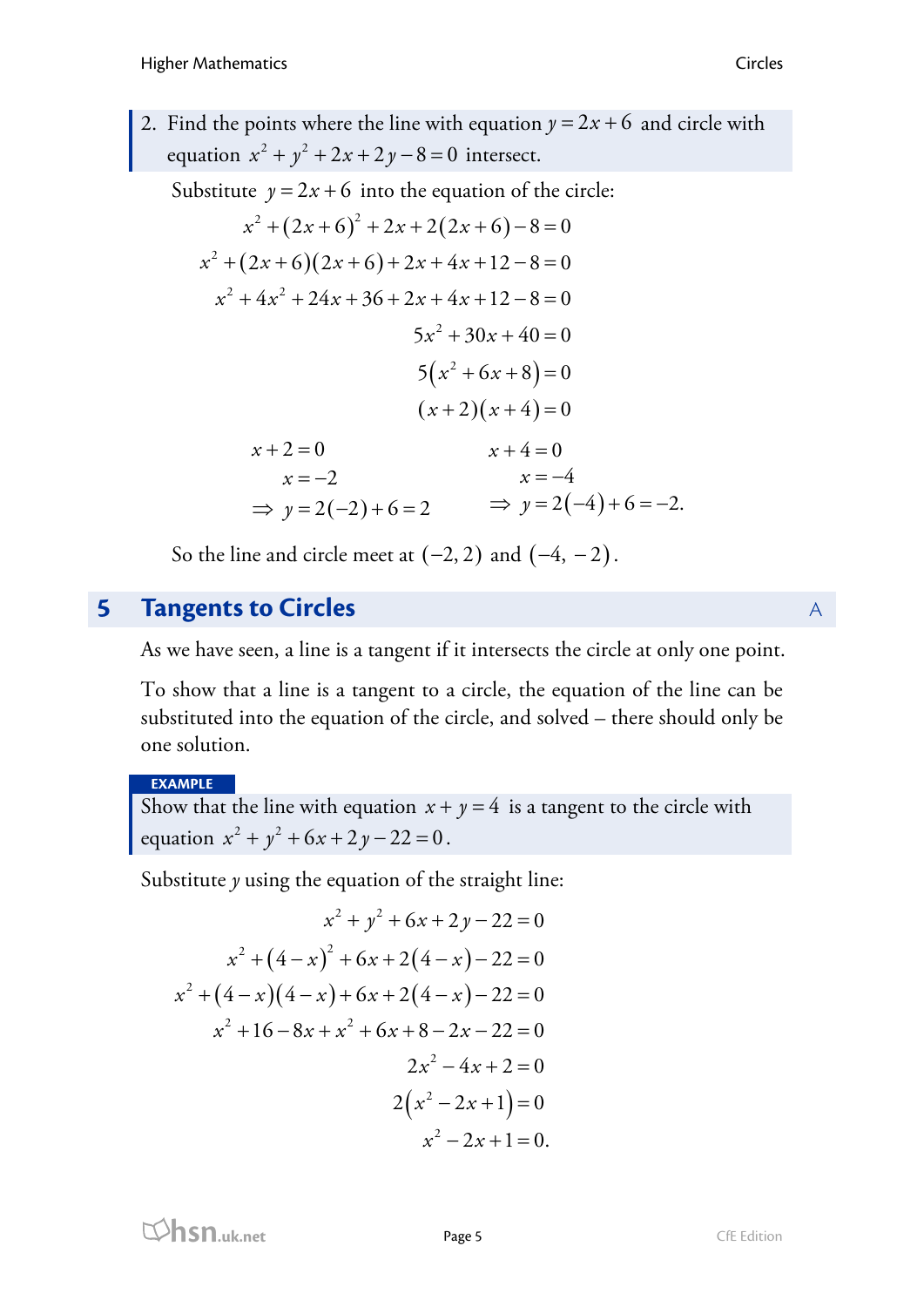Then (i) factorise  
\n
$$
x^2 - 2x + 1 = 0
$$
  
\n $(x-1)(x-1) = 0$   
\n $x-1=0$   $x-1=0$   
\n $x = 1$   $x = 1$ .

Since the solutions are equal, the line is a tangent to the circle.

Then (i) factorise or (ii) use the discriminant

$$
x^{2}-2x+1=0
$$
  
\n
$$
a=1 \t b^{2}-4ac
$$
  
\n
$$
b=-2 \t = (-2)^{2}-4(1\times1)
$$
  
\n
$$
c=1 \t = 4-4
$$
  
\n
$$
= 0.
$$

Since  $b^2 - 4ac = 0$ , the line is a tangent to the circle.

#### Note

If the point of contact is required then method (i) is more efficient.

To find the point, substitute the value found for *x* into the equation of the line (or circle) to calculate the corresponding *y*-coordinate.

## **6 Equations of Tangents to Circles** A

If the point of contact between a circle and a tangent is known, then the equation of the tangent can be calculated.

If a line is a tangent to a circle, then a radius will meet the tangent at right angles. The gradient of this radius can be calculated, since the centre and point of contact are known.



Using  $m_{\text{radius}} \times m_{\text{tangent}} = -1$ , the gradient of the tangent can be found.

The equation can then be found using  $y - b = m(x - a)$ , since the point is known, and the gradient has just been calculated.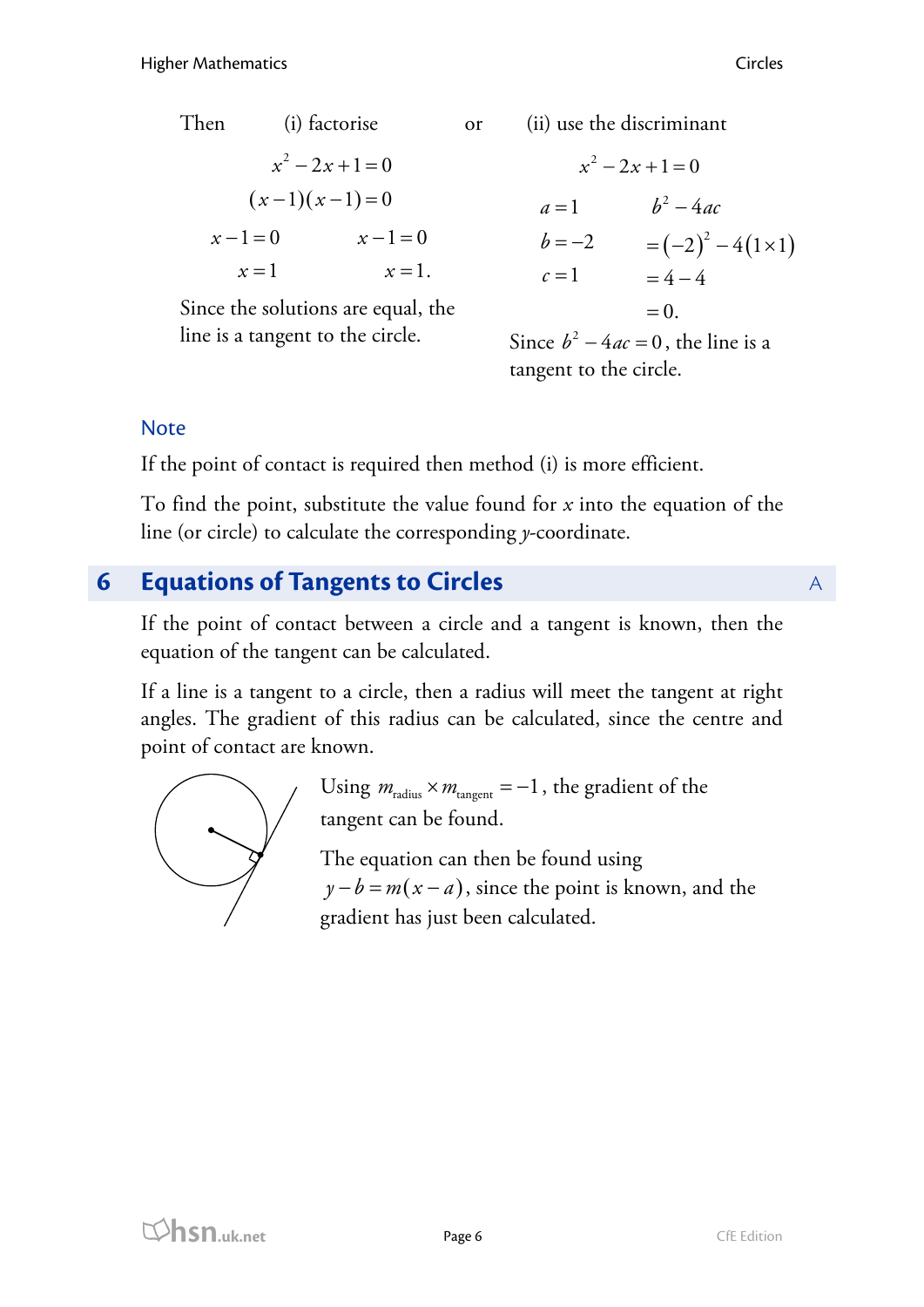#### **EXAMPLE**

Show that A(1, 3) lies on the circle  $x^2 + y^2 + 6x + 2y - 22 = 0$  and find the equation of the tangent at A.

Substitute point into equation of circle:

$$
x^{2} + y^{2} + 6x + 2y - 22
$$
  
= 1<sup>2</sup> + 3<sup>2</sup> + 6(1) + 2(3) - 22  
= 1 + 9 + 6 + 6 - 22  
= 0.

Since this satisfies the equation of the circle, the point must lie on the circle. Find the gradient of the radius from  $(-3, -1)$  to  $(1, 3)$ :

$$
m_{\text{radius}} = \frac{y_2 - y_1}{x_2 - x_1} \\
= \frac{3 + 1}{1 + 3} \\
= 1.
$$

So  $m_{\text{tangent}} = -1$  since  $m_{\text{radius}} \times m_{\text{tangent}} = -1$ .

Find equation of tangent using point  $(1, 3)$  and gradient  $m = -1$ :

$$
y-b = m(x-a)
$$
  
\n
$$
y-3 = -(x-1)
$$
  
\n
$$
y-3 = -x+1
$$
  
\n
$$
y = -x+4
$$
  
\n
$$
x+y-4 = 0.
$$

Therefore the equation of the tangent to the circle at A is  $x + y - 4 = 0$ .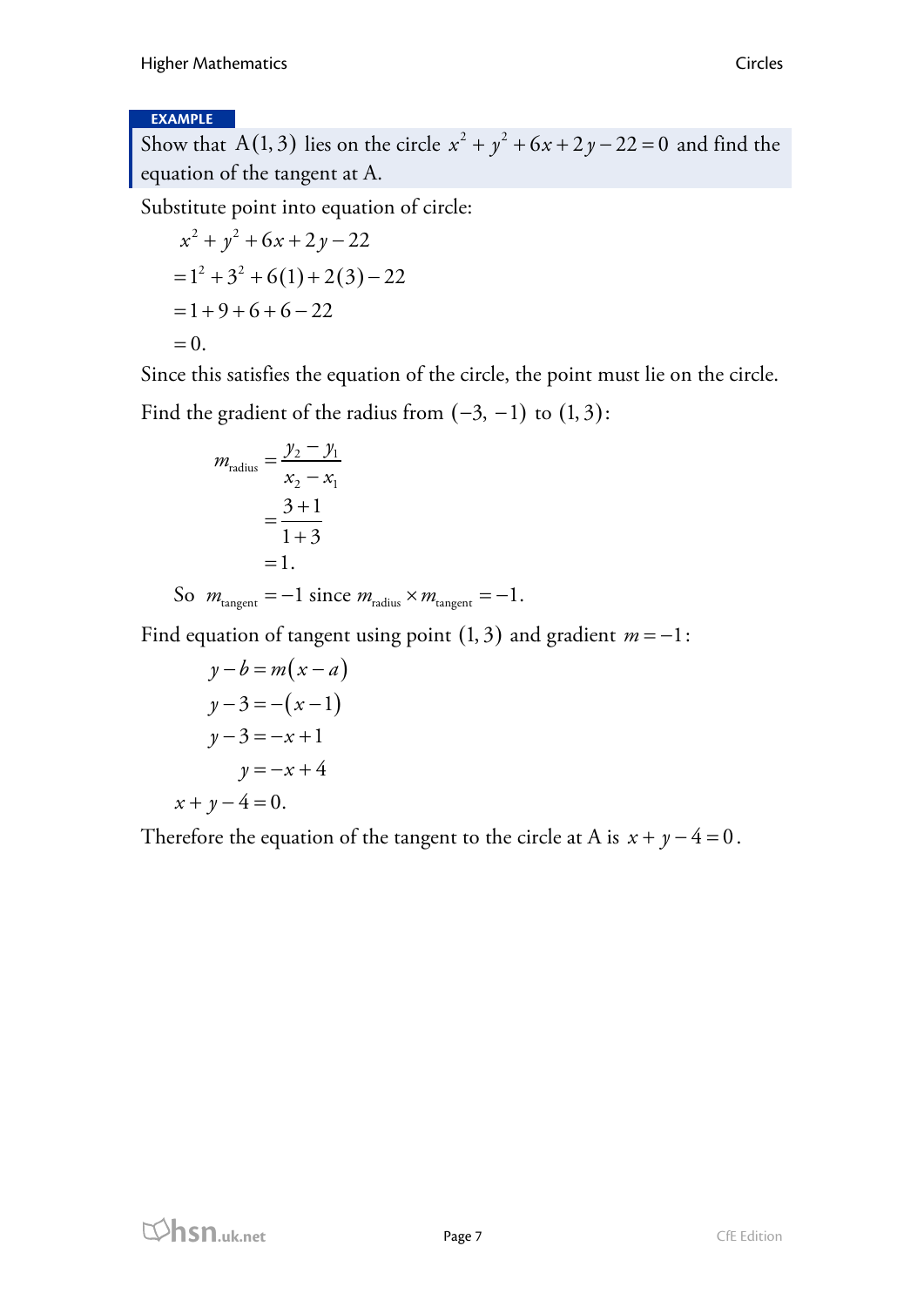

#### **EXAMPLES**

1. Circle P has centre  $(-4, -1)$  and radius 2 units, circle Q has equation  $x^2 + y^2 - 2x + 6y + 1 = 0$  . Show that the circles P and Q do not touch.

To find the centre and radius of Q: Compare with  $x^2 + y^2 + 2gx + 2fy + c = 0$ :  $2g = -2$  so  $g = -1$  Centre is  $(-g, -f)$  Radius  $r_Q = \sqrt{g^2 + f^2 - a^2}$  $2f = 6$  so  $f = 3$  $c=1$ .  $= (1, -3).$  $=\sqrt{1+9-1}$  $=\sqrt{9}$  $=$  3 units.